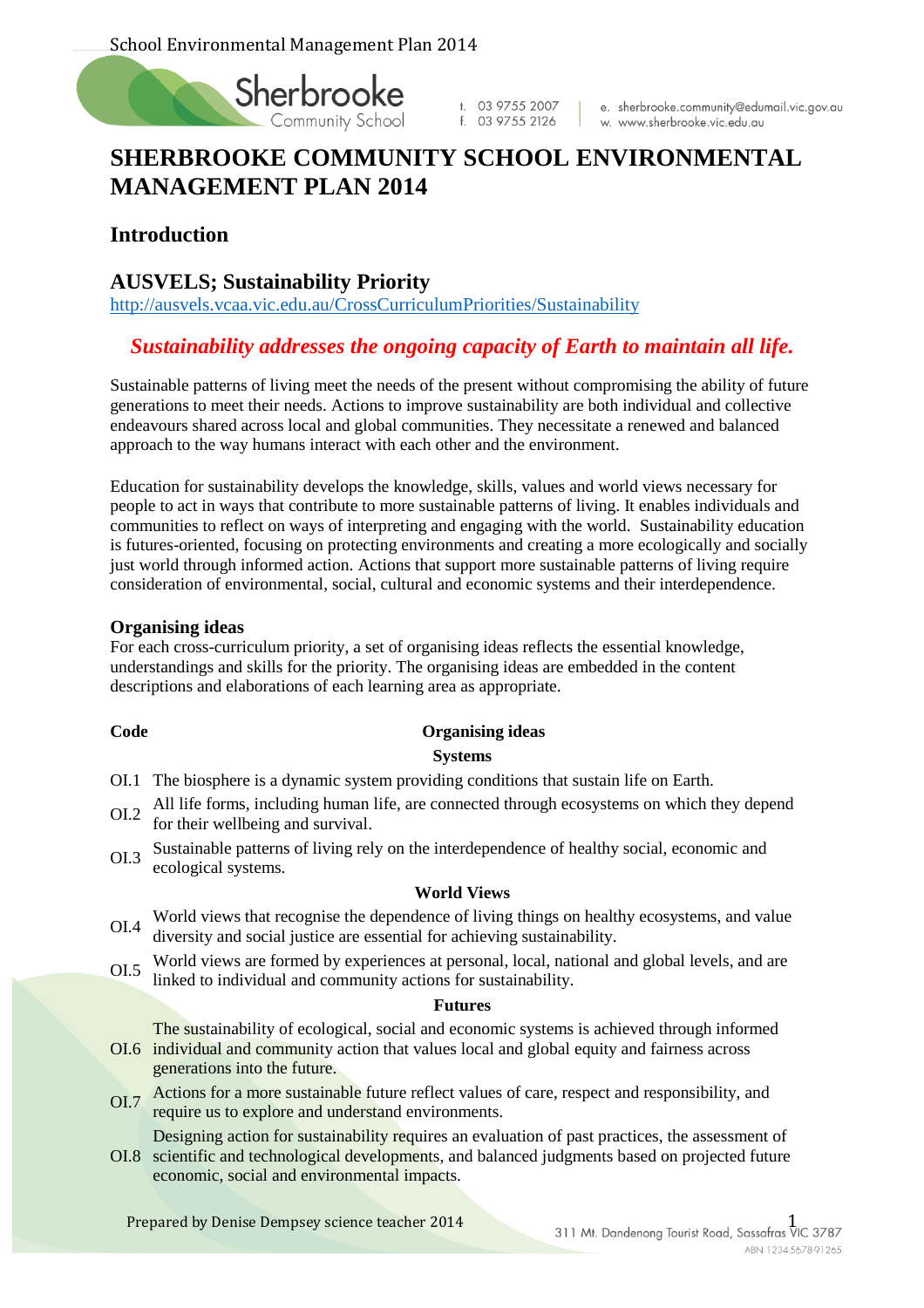

t. 03 9755 2007<br>f. 03 9755 2126

e. sherbrooke.community@edumail.vic.gov.au w. www.sherbrooke.vic.edu.au

OI.9 Sustainable futures result from actions designed to preserve and/or restore the quality and uniqueness of environments.

# **SUSTAINABILITY OUTLINED IN FOCUS CURRICULUM AREAS**

### **Sustainability in AusVELS English**

- AusVELS English, the priority of sustainability provides rich and engaging contexts for developing students' abilities in listening, speaking, reading, viewing and writing.
- AusVELS English assists students to develop the skills necessary to investigate, analyse and communicate ideas and information related to sustainability, and to advocate, generate and evaluate actions for sustainable futures. The content in the language, literature and literacy strands is key to developing and sharing knowledge about social, economic and ecological systems and world views that promote social justice.
- In this learning area, students may interrogate a range of texts to shape their decision making in relation to sustainability. They develop the understanding and skills necessary to act responsibly and create texts that inform and persuade others to take action for sustainable futures.

#### **Sustainability in AusVELS Mathematics**

- AusVELS Mathematics, the priority of sustainability provides rich, engaging and authentic contexts for developing students' abilities in number and algebra, measurement and geometry, and statistics and probability.
- AusVELS Mathematics provides opportunities for students to develop the proficiencies of problem solving and reasoning essential for the exploration of sustainability issues and their solutions. Mathematical understandings and skills are necessary to measure, monitor and quantify change in social, economic and ecological systems over time. Statistical analysis enables prediction of probable futures based on findings and helps inform decision making and actions that will lead to preferred futures.
- In this learning area, students can observe, record and organise data collected from primary sources over time and analyse data relating to issues of sustainability from secondary sources. They can apply spatial reasoning, measurement, estimation, calculation and comparison to gauge local ecosystem health and can cost proposed actions for sustainability.

#### **Sustainability in AusVELS Science**

- In AusVELS Science the priority of sustainability provides authentic contexts for exploring, investigating and understanding chemical, biological, physical and Earth and space systems.
- AusVELS Science explores a wide range of systems that operate at different time and spatial scales. By investigating the relationships between systems and system components and how systems respond to change, students develop an appreciation for the interconnectedness of Earth's biosphere, geosphere, hydrosphere and atmosphere, Relationships including cycles and cause and effect are explored, and students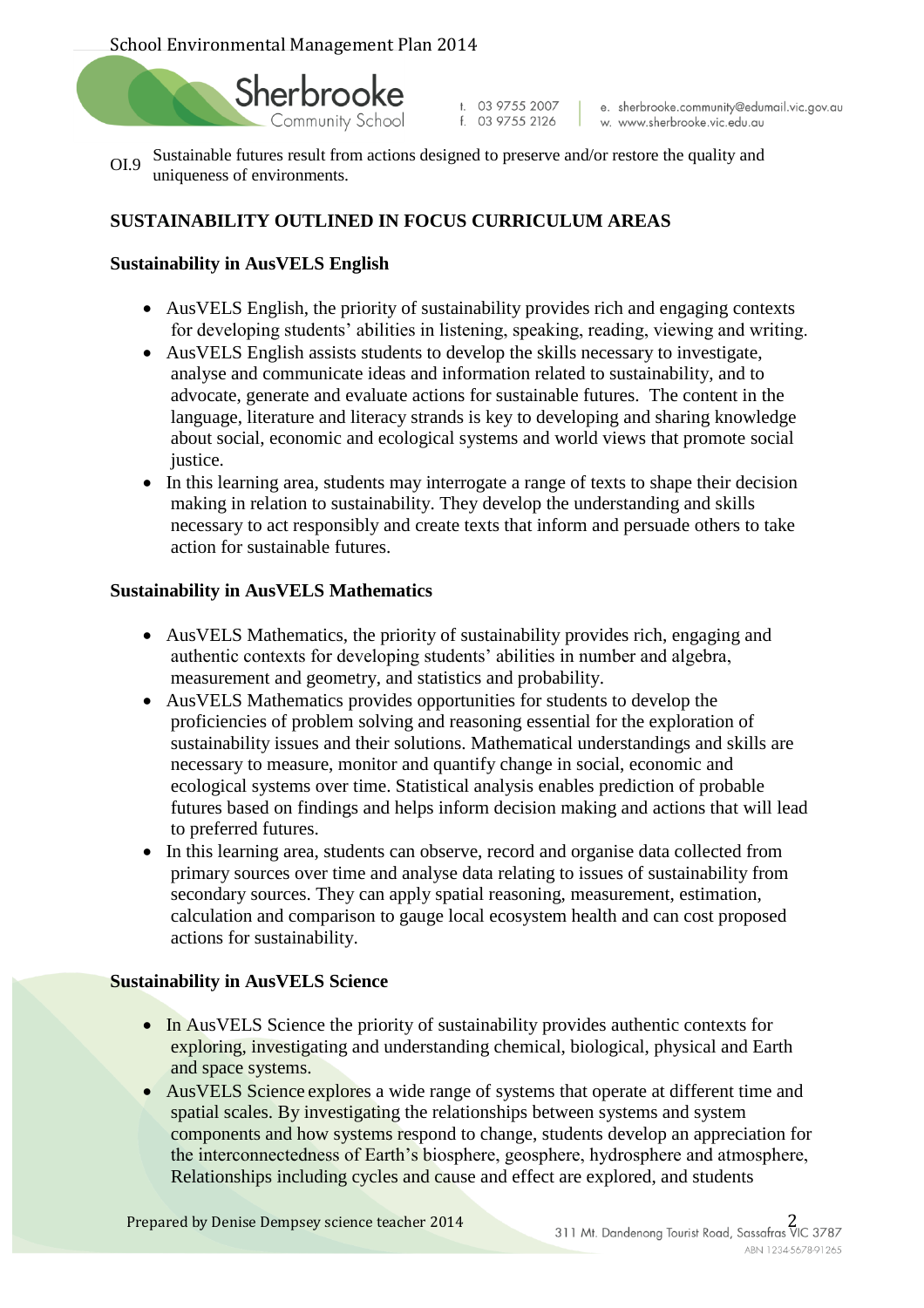

t. 03 9755 2007<br>f. 03 9755 2126

e. sherbrooke.community@edumail.vic.gov.au w. www.sherbrooke.vic.edu.au

develop observation and analysis skills to examine these relationships in the world around them.

• In this learning area, students appreciate that science provides the basis for decision making in many areas of society and that these decisions can impact on the Earth system. They understand the importance of using science to predict possible effects of human and other activity and to develop management plans or alternative technologies that minimise these effects.

#### **Sustainability in AusVELS History**

- In AusVELS History, the priority of sustainability provides a context for developing students' historical knowledge, understanding and skills. It assists students in understanding the forces that influence continuity and change.
- AusVELS History provides content that supports the development of students' world views, particularly in relation to judgments about past social and economic systems, and access to and use of the Earth's resources. It provides opportunities for students to develop an historical perspective on sustainability. Making decisions about sustainability to help shape a better future requires an understanding of how the past relates to the present, and needs to be informed by historical trends and experiences.
- In this learning area, students develop understanding, for example, of the changes in environments over time, the role played by individuals and communities in protecting environments, the emergence of farming and settled communities, the development of the Industrial Revolution and the growth of population, the overuse of natural resources and the rise of environmental movements.

#### **SUSTAINABILITY AT SHERBROOKE COMMUNITY SCHOOL 2014**

Sherbrooke is a ResourceSmart school. This is a partnership with the Australian Government, states and territories that supports schools in working towards a sustainable future. The Department of Environment and Primary Industry, and in Victoria the Department of Education, Sustainability Victoria and CERES Community Environment Park administer the program. [http://www.resourcesmartschools.vic.gov.au/]

Sustainability is a cross curriculum priority at Sherbrooke Community School because it:

- Educates students as future national and global citizens, leaders and members of the workforce.
- Engages students in applying sustainable principles and higher order thinking skills which are an integral requirement for  $21<sup>st</sup>$  century prosperity.
- Enhances the capacity for critical and informed thinking applicable in any career.
- Develops innovative thinking with application to an increasingly complex future.
- Provides a valuable and rich tool for teaching and learning providing a real context to teach all areas of the curriculum.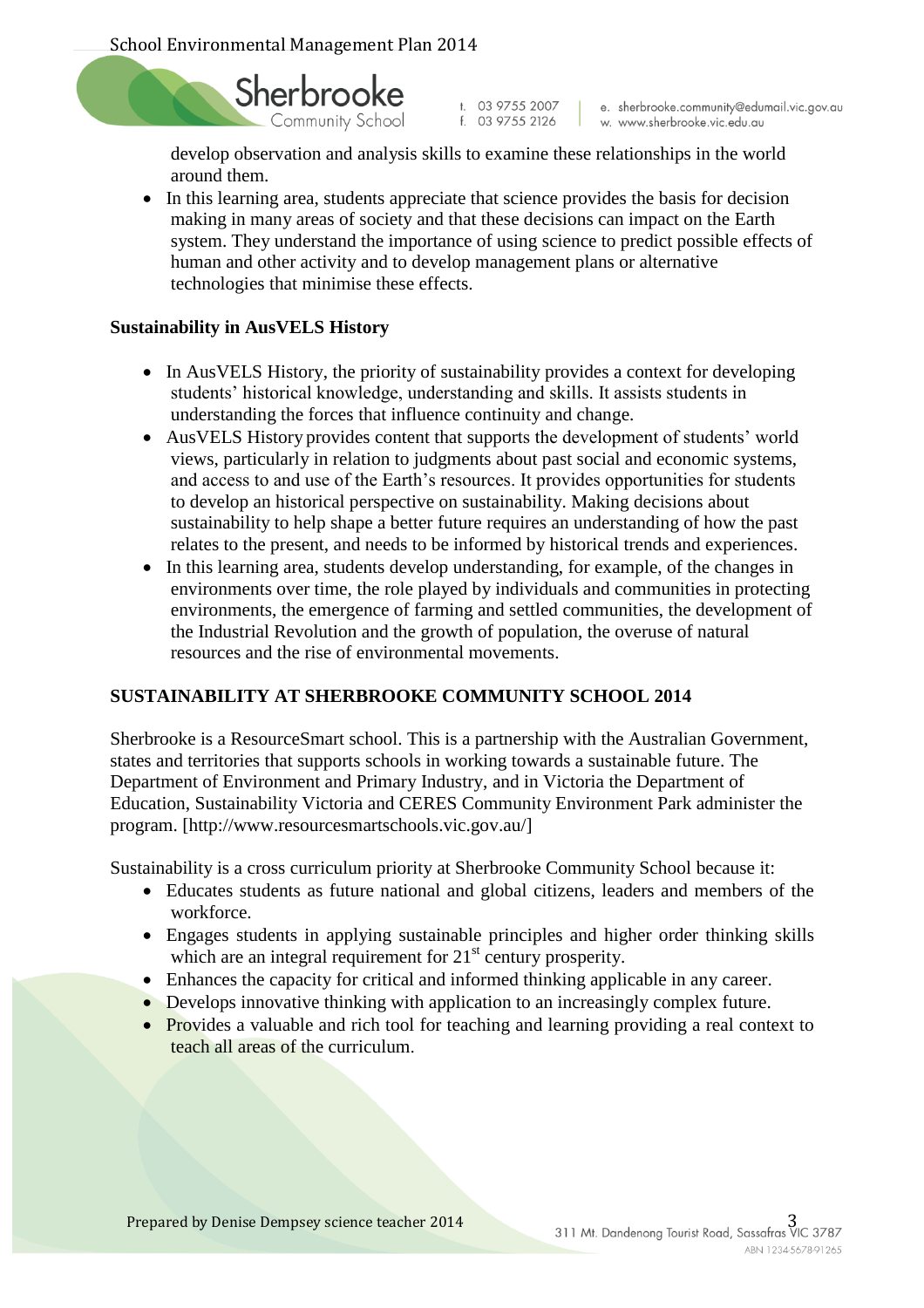

t. 03 9755 2007 | e. sherbrooke.community@edun<br>f. 03 9755 2126 | w. www.sherbrooke.vic.edu.au e. sherbrooke.community@edumail.vic.gov.au

# **ENVIRONMENT PROGRAM**

**MISSION: To be pro-active in caring for our school and our local community environment; Think Globally, Act Locally.**

**VISION: To be a 5 star sustainable RESOURCESMART school within three years by involving all members of the our community – students, teachers, parents and the wider community - through educational dialogue, curriculum design, technology and a common sense of purpose.** 

The Environment Program links to the **Principles of Learning and Teaching** especially Principle 6:

6. Learning connects strongly with communities and practice beyond the classroom

6.1 Students engage with contemporary knowledge and practice

6.2 The teacher plans for students to interact with local and broader communities

6.3 The teacher uses technologies in ways that reflect professional and community practices

<http://www.education.vic.gov.au/studentlearning/teachingprinciples/principles/default.htm>

Sherbrooke Community School is to be actively involved in sustainability providing learning experiences in the four cornerstones of the environment: **Biodiversity, Energy, Water and Waste.**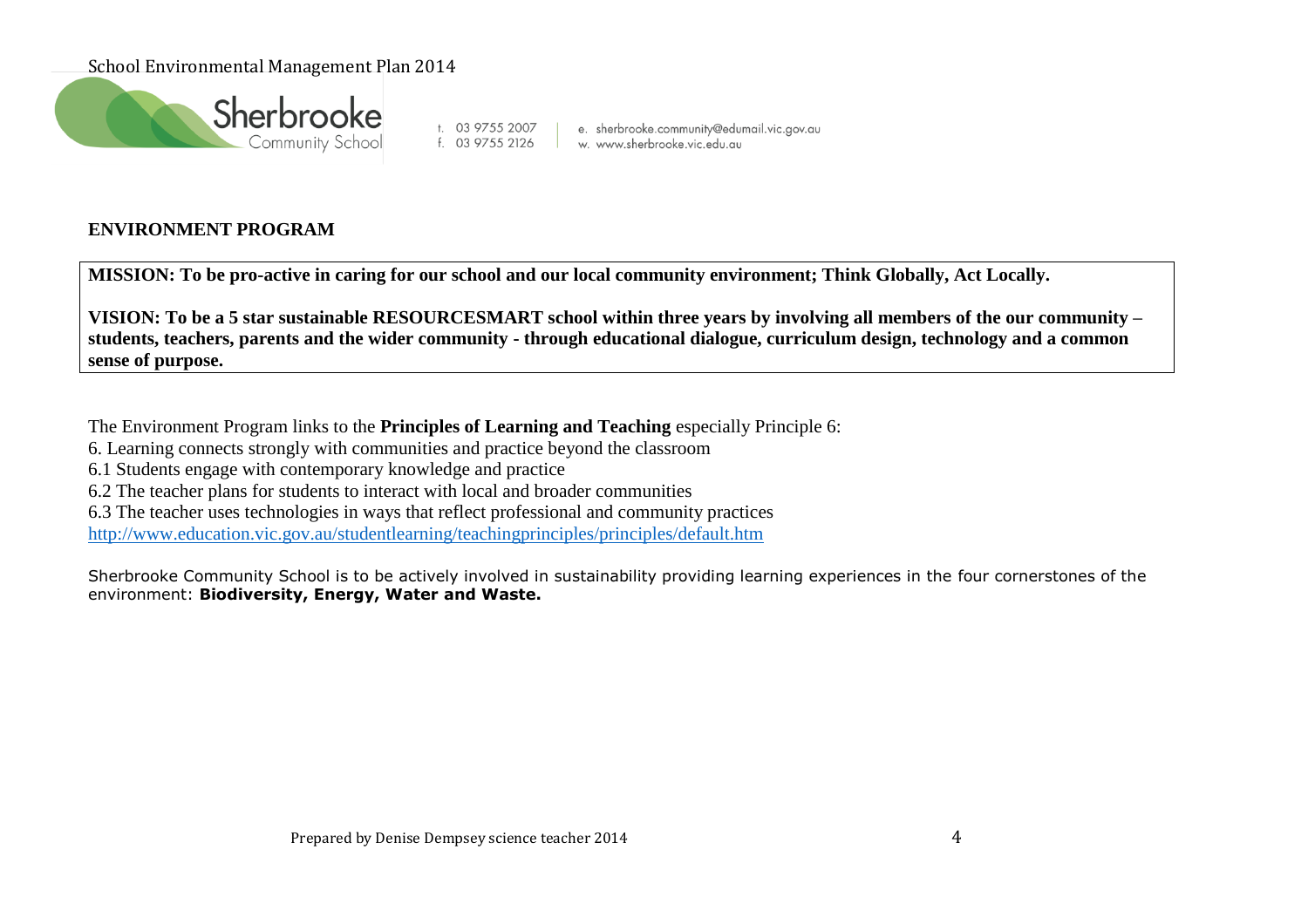|                                                                                                   | Sherbrooke<br>Community School                                                                                                                                                                                | t. 03 9755 2007                                                                                                                                                                                                                                 | e. sherbrooke.community@edumail.vic.gov.au                                                               |                                                              |                                                                                                                                          |
|---------------------------------------------------------------------------------------------------|---------------------------------------------------------------------------------------------------------------------------------------------------------------------------------------------------------------|-------------------------------------------------------------------------------------------------------------------------------------------------------------------------------------------------------------------------------------------------|----------------------------------------------------------------------------------------------------------|--------------------------------------------------------------|------------------------------------------------------------------------------------------------------------------------------------------|
|                                                                                                   |                                                                                                                                                                                                               |                                                                                                                                                                                                                                                 |                                                                                                          |                                                              |                                                                                                                                          |
| <b>GOAL</b>                                                                                       | <b>INITIATIVE</b>                                                                                                                                                                                             | <b>General Whole School Initiatives and Administration of Program</b><br><b>WHO/STAFF/STUDENT</b>                                                                                                                                               | <b>RESOURCES</b>                                                                                         | <b>TIMELINE</b>                                              | <b>GOAL</b><br><b>ACHIEVEMENT</b><br><b>MEASURES</b>                                                                                     |
| <b>To join ResourceSmart</b>                                                                      | Apply for the grant to join<br><b>ResourceSmart</b>                                                                                                                                                           | DD, Sustainability<br>Committee                                                                                                                                                                                                                 | Learning for<br>Sustainability (Shire<br>Yarra Ranges), CERES,<br><b>DEPI</b>                            | End of 2013                                                  | Granted the support to<br>join<br><b>Achieved School Council</b><br>meeting March 2014                                                   |
| To take part in the early<br>stages of being a new<br><b>ResourceSmart school</b>                 | Staff PD, form<br><b>Sustainability</b><br>committee, start writing<br>up our SEMP and<br><b>Sustainability Policy</b><br>Talk given to School<br>Council about becoming a<br>5-star Resource Smart<br>school | Teachers; DD, Andrew<br>Holden, Rod Price,<br>Samone Boucher, Edward<br><b>Seeto</b><br>Parents; Rose Major, Gill<br>Hare<br><b>Students</b> ; CaLM class,<br><b>Barnaby Major, Luke and</b><br>Nathan Hare.<br>DD to talk at School<br>Council | <b>Ally Borgelt CERES</b>                                                                                | PD by end of 2013<br>Policy and SEMP<br>complete by mid 2014 | <b>Endorsement by School</b><br>council and published on<br>ResourceSmart website                                                        |
| <b>Complete the CORE</b><br>module                                                                | Set up students and office<br>staff to lodge bills onto<br>RS website.                                                                                                                                        | CaLM, DD, Gail and Dot                                                                                                                                                                                                                          | The website is self<br>explanatory.<br>Keeping a copy of<br>electricity, gas, water<br>bills. Ally CERES | Mid 2014                                                     | All bills loaded onto<br>website and a system set<br>up for bills to be<br>automatically copied,<br>filed and loaded onto the<br>website |
| Complete baseline data<br>for present year                                                        | Greenhouse gas<br>emissions, land use, Solid<br>Waste, Water and Energy<br>Use                                                                                                                                | <b>Sustainability Committee</b>                                                                                                                                                                                                                 | Office staff                                                                                             | Annually in February                                         | Compare previous year's<br>data and note<br>improvements. Report in<br>newsletter, school website<br>and Resource Smart<br>website.      |
| <b>Savings achieved from</b><br>the program<br>rechanneled back to<br>sustainability<br>programme | Agreement from staff and<br>School Council to allow<br>money saved to go back<br>to supporting<br>sustainability activities                                                                                   | DD, sustainability<br>Committee, Staff, School<br>Council                                                                                                                                                                                       | <b>Ally CERES</b>                                                                                        | Term 4 2014                                                  | Written agreement<br>published in school<br>newsletter from staff and<br>School council                                                  |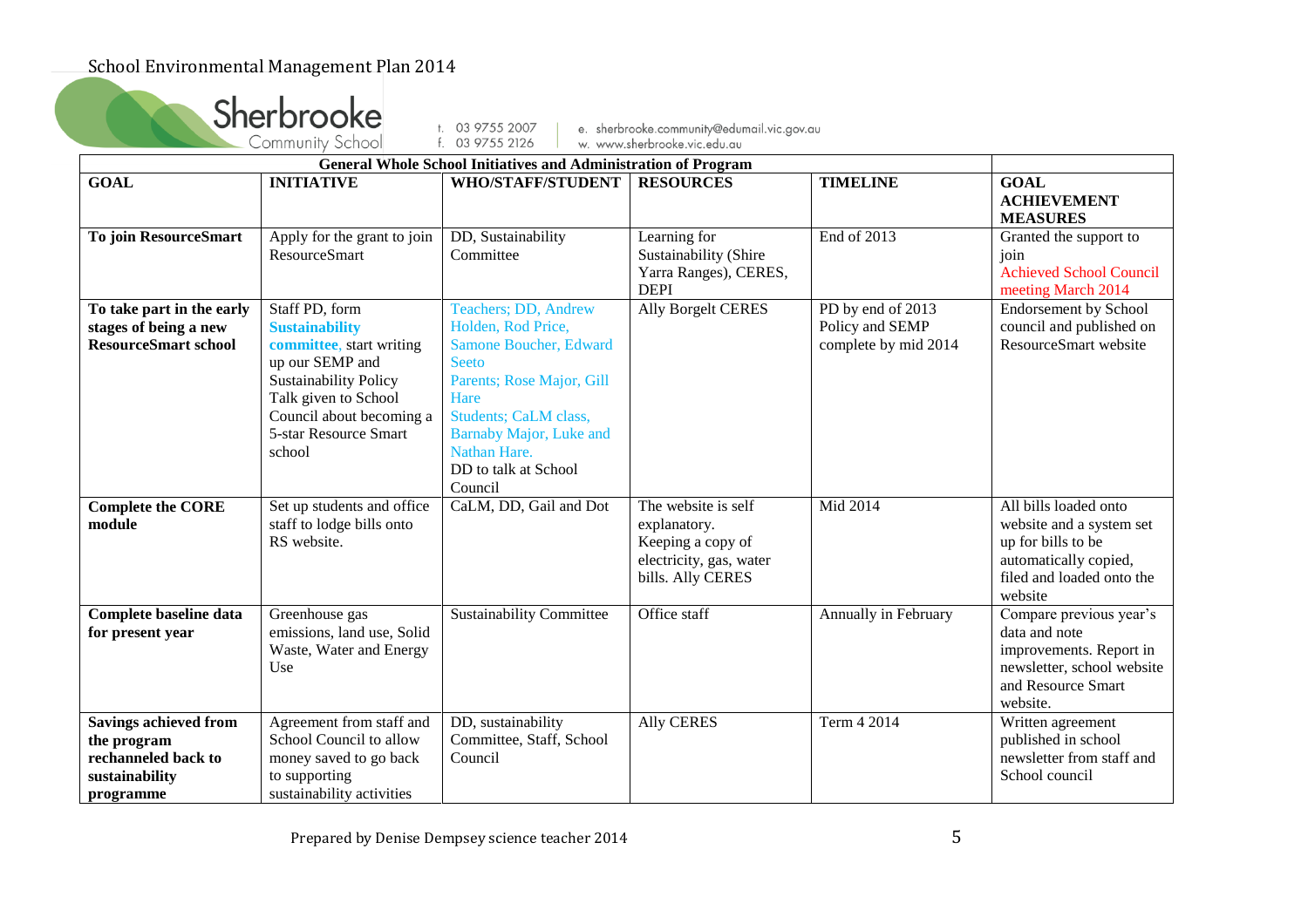|                                                                                                                                                                | Sherbrooke<br>Community School                                                                                                       | t. 03 9755 2007                                                                                                                       | e. sherbrooke.community@edumail.vic.gov.au                                                                              |                 |                                                                                                 |
|----------------------------------------------------------------------------------------------------------------------------------------------------------------|--------------------------------------------------------------------------------------------------------------------------------------|---------------------------------------------------------------------------------------------------------------------------------------|-------------------------------------------------------------------------------------------------------------------------|-----------------|-------------------------------------------------------------------------------------------------|
|                                                                                                                                                                |                                                                                                                                      |                                                                                                                                       |                                                                                                                         |                 |                                                                                                 |
|                                                                                                                                                                |                                                                                                                                      |                                                                                                                                       |                                                                                                                         |                 |                                                                                                 |
| <b>GOAL</b>                                                                                                                                                    | <b>INITIATIVE</b>                                                                                                                    | <b>WHO/STAFF/STUDENT</b>                                                                                                              | <b>RESOURCES</b>                                                                                                        | <b>TIMELINE</b> | <b>GOAL</b><br><b>ACHIEVEMENT</b><br><b>MEASURES</b>                                            |
| Set up files on the S<br>drive for each teacher to<br>put in any work or<br>activity to do with<br>sustainability                                              | Sustainability folder put<br>onto S drive and each<br>teacher to have their own<br>folder within.                                    | DD                                                                                                                                    | <b>Ally CERES</b>                                                                                                       | Early 2014      | When staff begin to use it                                                                      |
| Tick off from the<br>checklist components of<br>each module that have<br>been achieved                                                                         | Work with Ally or<br>Katherine from Sassafras<br>PS once a semester going<br>over the checklists                                     | $\overline{DD}$                                                                                                                       | Using the teacher folders,<br>discussions and whole<br>school activities<br><b>Ally CERES</b><br>Katherine Sassafras PS | ongoing         | Try to complete at least<br>one module per year.                                                |
| Continue to be part of<br><b>Ribbons of Green for</b><br><b>National Tree Planting</b><br>Day – improve the<br>biodiversity of the<br><b>Conservation Area</b> | Order $300 - 400$ plants<br>from the Shire of Yarra<br>Ranges                                                                        | DD                                                                                                                                    | Southern Dandenongs<br>Nursery, Friends of<br><b>Sassafras Creek</b>                                                    | ongoing         | Conservation area will<br>take several more years to<br>be complete $-\text{up}$ to the<br>oval |
| Gain as many grants as<br>possible to improve<br>biodiversity in the whole<br>school grounds                                                                   | <b>Community for Nature</b><br>$grant - nearly $10000 to$<br>replace secret pathway<br>with native plants and a<br>track to the back | DD, CaLM, contractors                                                                                                                 | DEPI, Contractors, Paul<br>Orange                                                                                       | Mid 2015        | Report and budget<br>accepted by DEPI                                                           |
| Begin developing other<br>areas in the school<br>grounds                                                                                                       | Indigenous garden<br><b>CaLM</b> Reserve<br>Rain garden<br>Kitchen garden<br>Orchard<br>Veggie patch                                 | Primary Andrew, Lara<br>CaLM DD<br>CaLM, GEMS (General<br><b>Environmental Managers)</b><br>Primaries<br>CaLM, GEMS, DD<br>CaLM, GEMS | Pete the permaculture<br>man<br>Kerry Furnell, parent<br>Diggers Club                                                   | ongoing         | Improvement in<br><b>Biodiversity Audit results</b><br>Sale of produce                          |
| To set up an Enviro blog<br>on the school website<br>with regular updates                                                                                      | To involve students in<br>student action                                                                                             | Whole school<br>DD<br><b>Sustainability Committee</b>                                                                                 | Communications<br>Committee                                                                                             | Ongoing         | To present a wide range<br>of enviro. Issues using a<br>wide range of sources.                  |